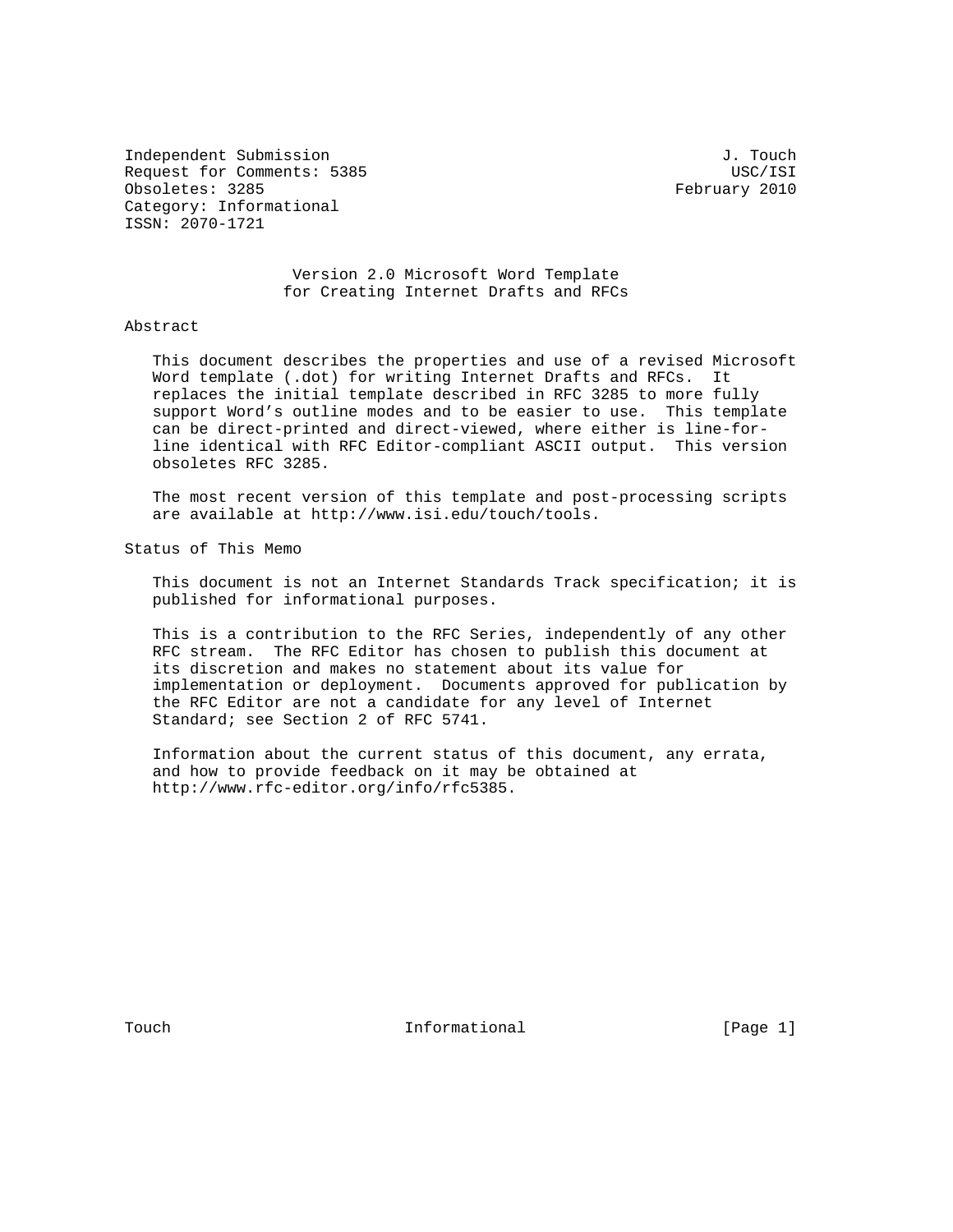Copyright Notice

 Copyright (c) 2010 IETF Trust and the persons identified as the document authors. All rights reserved.

 This document is subject to BCP 78 and the IETF Trust's Legal Provisions Relating to IETF Documents (http://trustee.ietf.org/license-info) in effect on the date of publication of this document. Please review these documents carefully, as they describe your rights and restrictions with respect to this document.

# Table of Contents

|  | 2.1. Setting up Your Version of Word to Edit RFCs  4 |
|--|------------------------------------------------------|
|  |                                                      |
|  |                                                      |
|  |                                                      |
|  |                                                      |
|  |                                                      |
|  |                                                      |
|  |                                                      |
|  |                                                      |
|  |                                                      |
|  |                                                      |
|  |                                                      |
|  |                                                      |
|  |                                                      |
|  |                                                      |
|  |                                                      |
|  | Appendix A. Template Configuration Details 11        |
|  |                                                      |
|  | A.1.1. Redefine Existing Styles 11                   |
|  |                                                      |
|  |                                                      |
|  |                                                      |
|  |                                                      |
|  |                                                      |
|  | Appendix B. Post-Processor Script (Perl) 17          |
|  |                                                      |
|  |                                                      |

Touch **Informational Informational** [Page 2]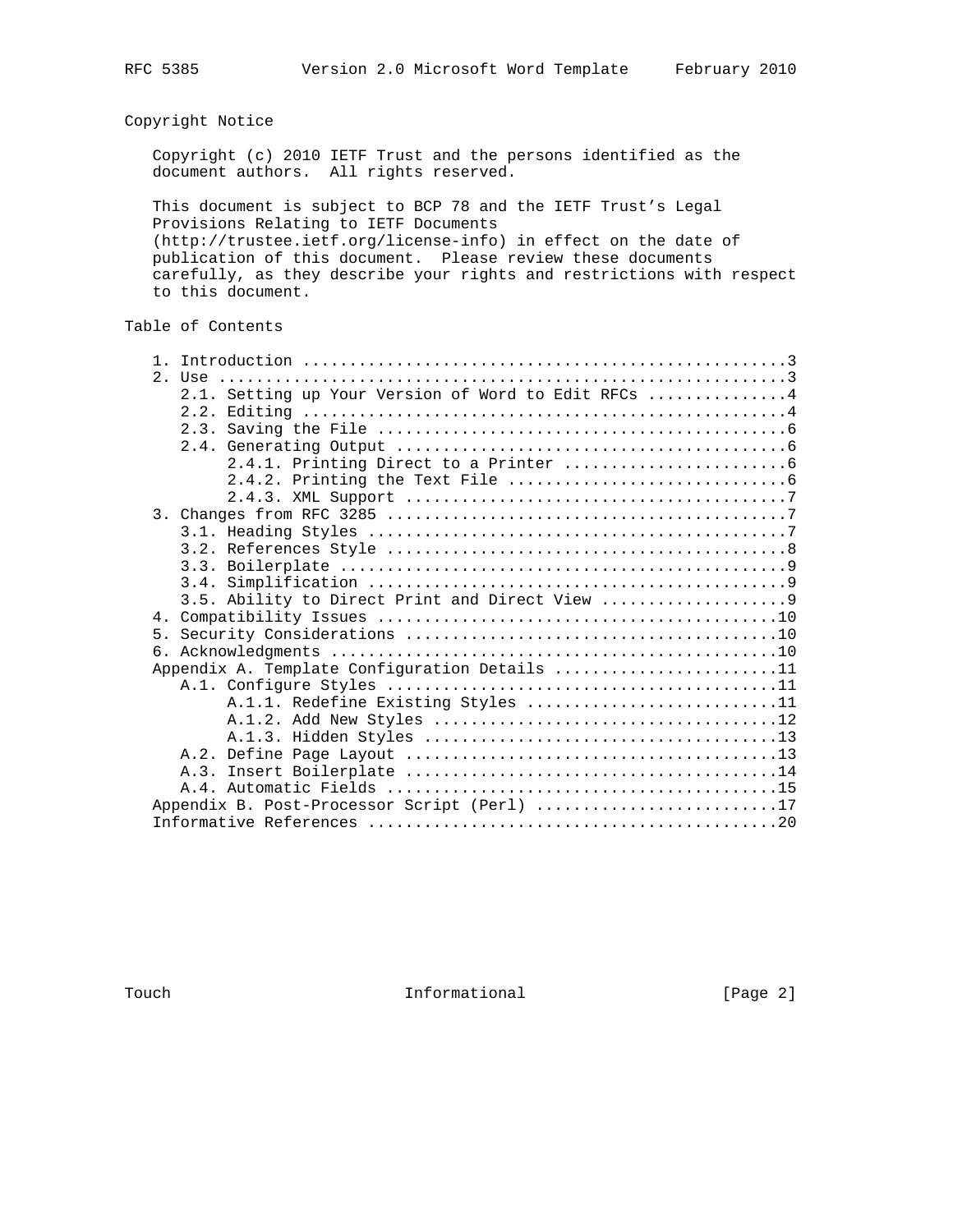# 1. Introduction

 Internet Drafts and RFCs are predominantly written in embedded-text, compile-based formatting systems [1][4][5]. The primary and first such system is NROFF, a text-formatting utility based on manual entry of embedded configuration commands, such as ".p" for new paragraphs. XML is a more recent alternative that uses structure tags instead of explicit formatting commands to allow a single file (.xml) to be 'compiled' into ASCII output, HTML, or a variety of other formats as desired [7].

 Although XML adds more modern semantic information to the structure tags, neither system supports modern WYSIWYG (what-you-see-is-what you-get) editing. Editors such as Microsoft Word and Corel WordPerfect provide not only WYSIWYG editing, but also semantic tags as well as outline-mode capabilities. To that end, a Word template called 2-Word.template.rtf was created that supports authoring RFCs, as described in RFC 3285 [6]. That version succeeded in enabling Word-based RFC editing, but did not support Word's outline mode renumbering capabilities.

 This document describes the properties and use of a revised Microsoft Word template (.dot) file that supports Internet Draft and RFC formatting, intended as an update to that of RFC 3285. This version, called 2-Word-v2.0.template.dot, addresses a number of issues with the preliminary version:

- o redefines basic styles (Normal, Heading1, etc.) rather than creating new styles,
- o updates the boilerplate according to BCP 78,
- o uses more conventional methods for autonumbered references and figures, including support for name-based references (e.g., "[Tou2005]"), and
- o supports direct output to a printer from the .doc source, as well as RFC-3285-style 'print to text' with post-processing on Windows based PCs.

 This document assumes familiarity with Microsoft Windows operating systems and the Word application.

2. Use

 To use this template, double-click on it in Windows (it may work in MacOS and/or OpenOffice, but this has not been confirmed). The result should be a 'new' document. Do NOT open this document from

Touch **Informational Informational** [Page 3]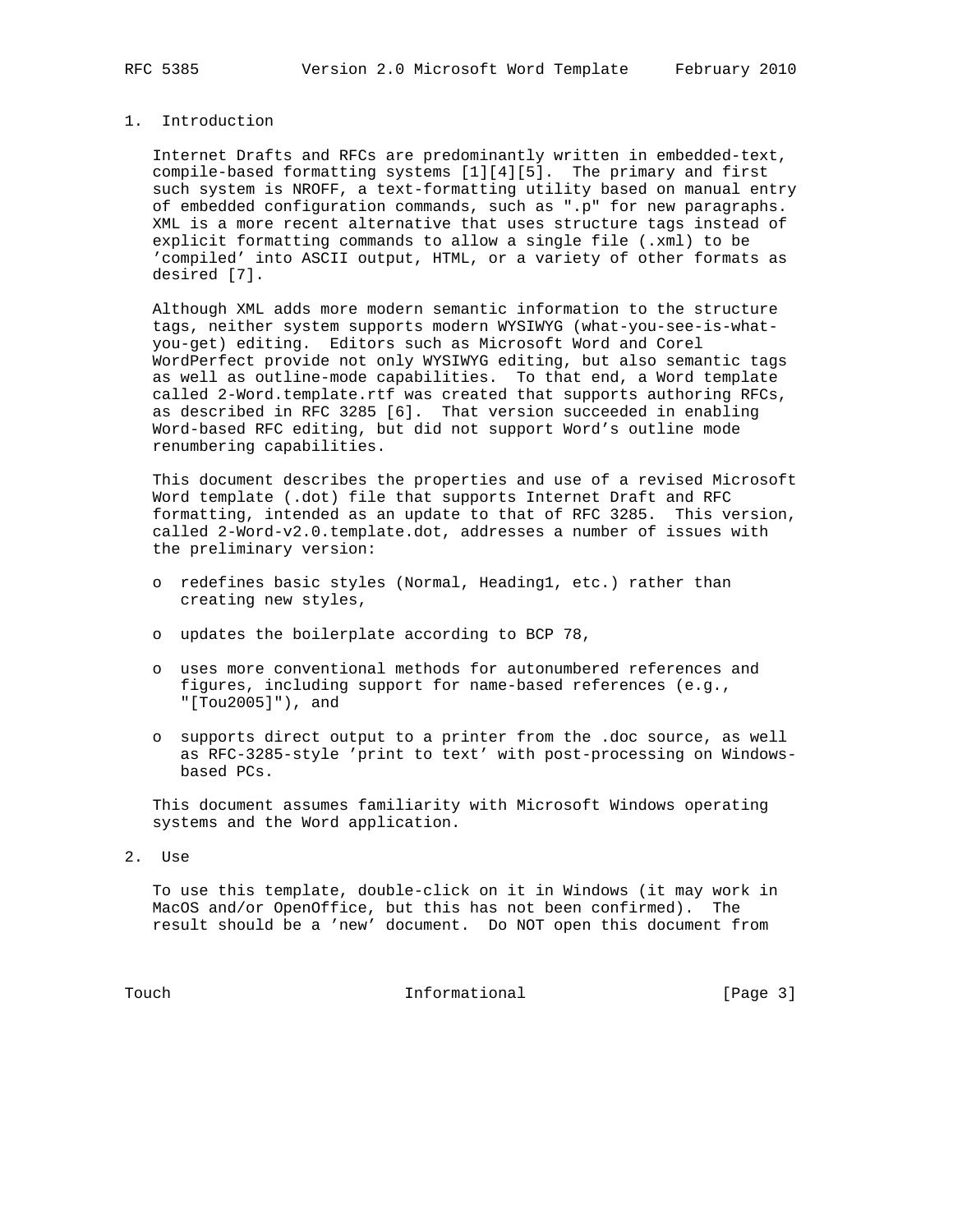within Word, e.g., via the File->Open menu; this will edit the template, rather than using the template to create a new template based document.

2.1. Setting up Your Version of Word to Edit RFCs

 Unfortunately, Word does not have a way to save some useful settings in a template. It may be useful to configure autoformatting to avoid using smart quotes or hyphens. However, this template is compatible with these features as its post-processor script translates such non standard character codes into their RFC-compatible ASCII equivalents.

2.2. Editing

 The template provides a number of styles for use (for details, see Appendix A). Some are redefined internal styles and some are new, as follows. Throughout the document, avoid the use of bold, italics, or any other character formatting, as well as any graphics or paragraph or table borders. Smart hyphens and quotes need not be avoided and will be translated during post-processing.

 The current styles allow existing hyphens to break (wrap) across lines, but do not add hyphenation. To insert a non-breaking hyphen, type <CTL-\_> (control-underscore); this is particularly useful in URLs, which are more readable if not line-wrapped.

 Note that it is critical NOT to use any styles other than those provided by this template.

o Redefined internal styles for general use:

Normal, Heading1-9, Caption, Header, Footer:

Use in the normal fashion. Tabs can be used as desired.

o New styles:

RFC Title:

For the document title only.

RFC Figure:

For ASCII-art figures. Single spaced, kept together.

RFC List Bullet:

For bulleted lists.

Touch **Informational Informational** [Page 4]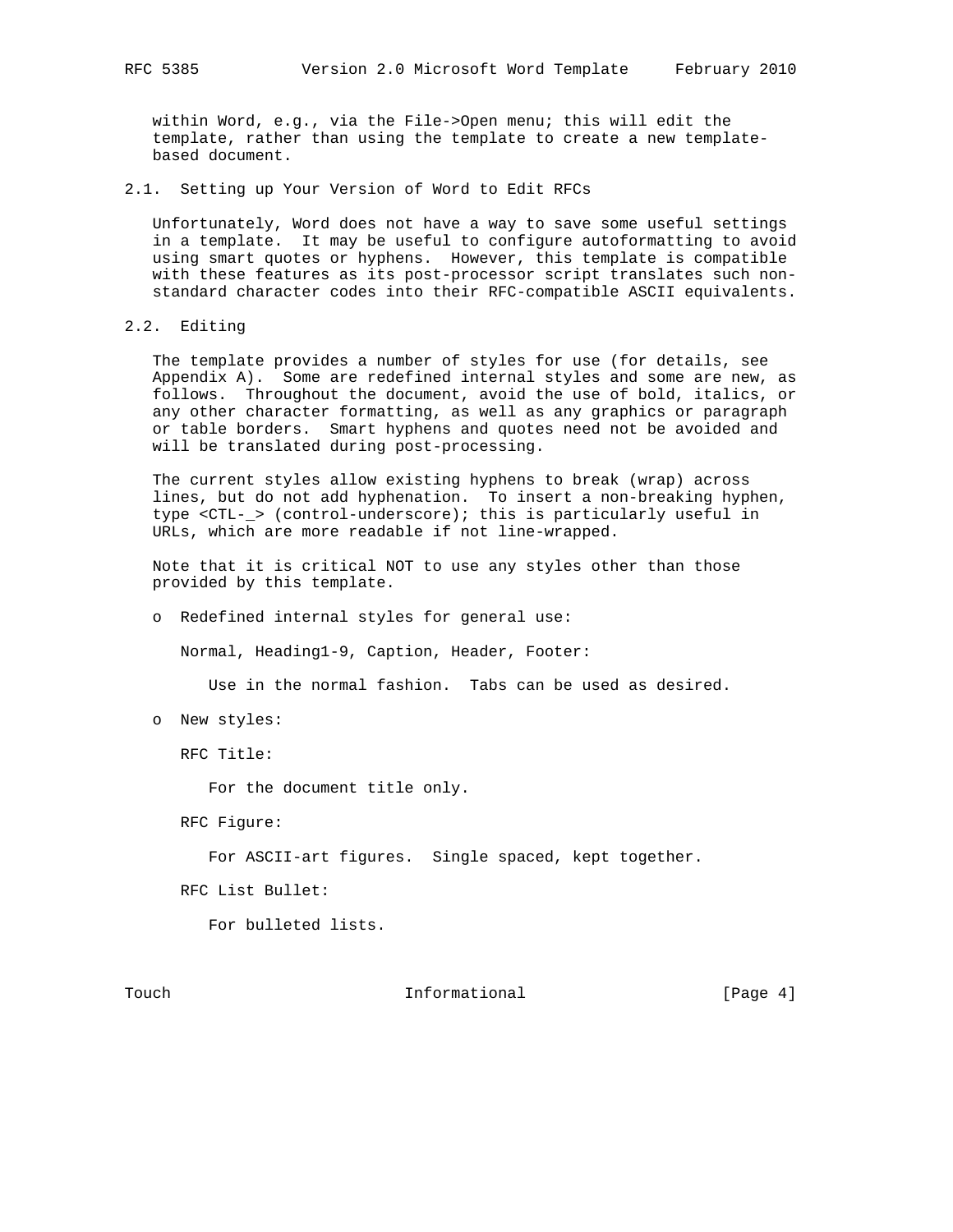RFC List Numbered:

 For numbered lists. Use 'restart numbering' as desired for new list sequences.

RFC References:

 For normative and informative references. Do not restart numbering for informative references.

 NOTE: references can use an alternate unnumbered style that relies on use of Word's bookmark feature to set cross-reference tags.

RFC App:

 For appendix titles, using "Appendix A." format. Starts at the top of a new page. If appendices are used, start the references (after appendices) at the top of a new page (insert 'page break').

RFC App H1-5:

For appendix headings ("A.1." format).

 NOTE: these headings will NOT auto-renumber when promoted/demoted in outline mode.

o Redefined internal styles not generally accessed by users:

TOC1-9:

For table of contents entries.

RFC Instructions:

For instructions to authors. These notes must be deleted.

RFC H1 - no num:

For unnumbered headings in end boilerplate text.

RFC H1 - no TOC no num:

 For unnumbered, unlisted (in TOC) headings in front boilerplate text.

Touch **Informational Informational** [Page 5]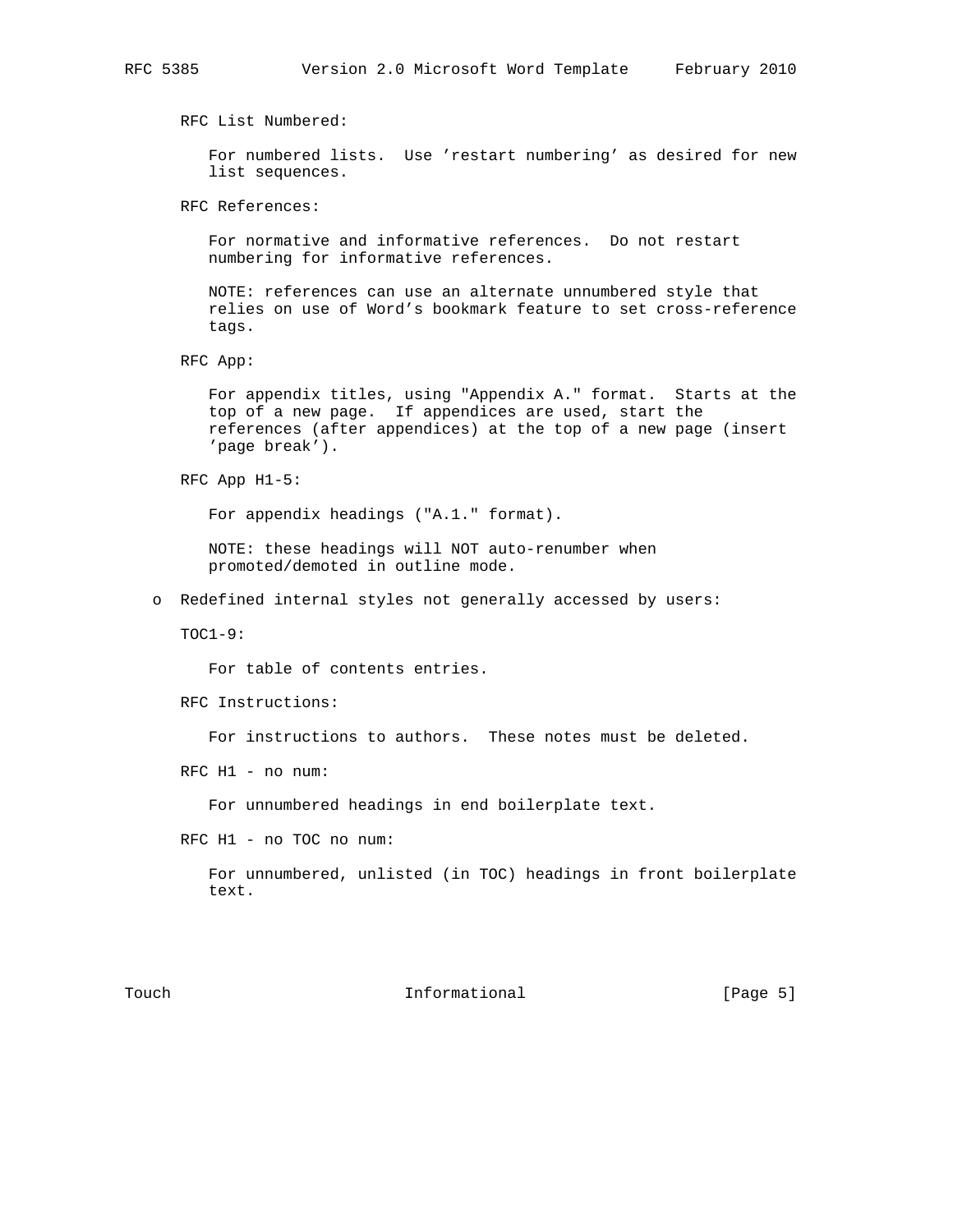# 2.3. Saving the File

 The template is provided as a Word 97-2003 ".dot" template; Word 2007 uses an XML-based variant called ".dotx". Word 2007 can use ".dot" templates in "Compatibility Mode". If the file is saved in that mode, it has a ".doc" suffix; if saved in native Word 2007 mode, it has a ".docx" format. It does not matter which saved file format is used.

# 2.4. Generating Output

 This template supports printing similar output both to regular printers (8.5 x 11 inch paper) and as Internet-Draft/RFC-compatible text files. Printing to a printer is designed for Windows XP and Vista and may work with earlier versions of Windows; it has not been tested with other OS's. The template is currently in a Word 97-2003 format (.dot); this can be used in "Compatibility Mode" in Word 2007.

 Printing to text is supported only for Windows at this time. There is no current support for XML. Details are provided as follows.

2.4.1. Printing Direct to a Printer

 The template produces output direct to a printer that is line-for line, page-for-page identical with the text-only version, with a few minor exceptions:

- o Single and double quotes may be angled (left quote, right quote), rather than straight, depending on whether 'smart quotes' are enabled in Tools->Autocorrect options.
- o Hyphens may print as an em dash or en dash, depending on whether 'smart hyphens' are enabled in Tools->Autocorrect options.

2.4.2. Printing the Text File

 Printing to an ASCII text file is currently known to work only on Windows-XP and Windows-Vista PCs; appropriate ASCII-output drivers for MacOS or Unix boxes running OpenOffice are not currently known.

 To generate .txt output on a Windows-XP or Windows Vista PC, use a two-step process. First, generate a .prn file by printing the document to a text-only printer. Second, apply post-processing to clean up the text and apply 'new page' characters.

Touch **Informational Informational** [Page 6]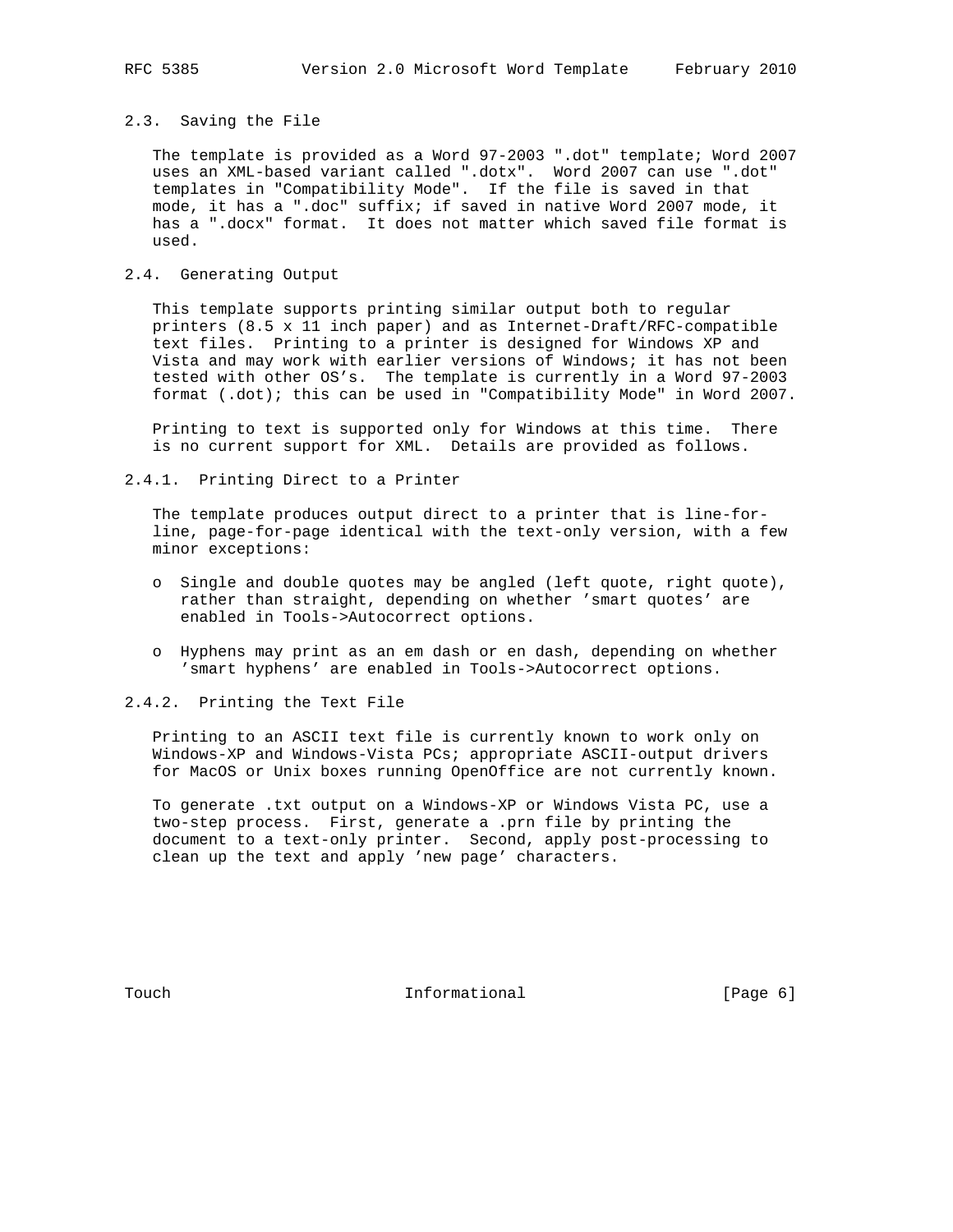Install the "Generic/Text Only" printer, as found under "Generic" in the available print drivers list. Configure the printer to save to a file or click 'save to file' when printing. A printed file will have a .prn file suffix.

 The printed output needs to be run through a post-processor to generate valid Internet-Draft or RFC formatted text. Run the .prn file through the post-processing as described in Appendix B. This performs the following operations:

- o Omits <CR>s (converts <CR><LF> to <LF> and omits bare <CR>s).
- o Converts smart quotes and hyphens to their ASCII counterparts.
- o Omits blank lines between the footer of one page and the header of the next, and inserts a <CTL-L> (form-feed) between the two.
- o Checks for remaining illegal characters (not printable ASCII, CR, LF), as required.

#### 2.4.3. XML Support

 There is no current support for XML in this template. Although Word 2003 provides XML support, its use is counterintuitive to most Word users. XML fields are edited using a separate database editor, rather than in the native Word input screen. Future support for XML is being considered for a future revision of this template.

3. Changes from RFC 3285

 This document and the ".dot" template borrow heavily from RFC 3285 [6]. Notably, all specifics of point sizes, tab locations, and the automatic date fields are directly from that template. This document builds on that information as follows.

3.1. Heading Styles

 This document redefines Normal, Heading1-9, Header, Footer, and Caption, rather than defining new RFC-named styles as in RFC 3285. The use of internal style names is required for proper operation of outline mode, notably when promoting/demoting sections of text with subsequent renumbering of headings therein.

 Note that this use of redefined standard styles is the common practice, both in Microsoft-supplied templates as well as templates from the IEEE and ACM, among others.

Touch **Informational Informational** [Page 7]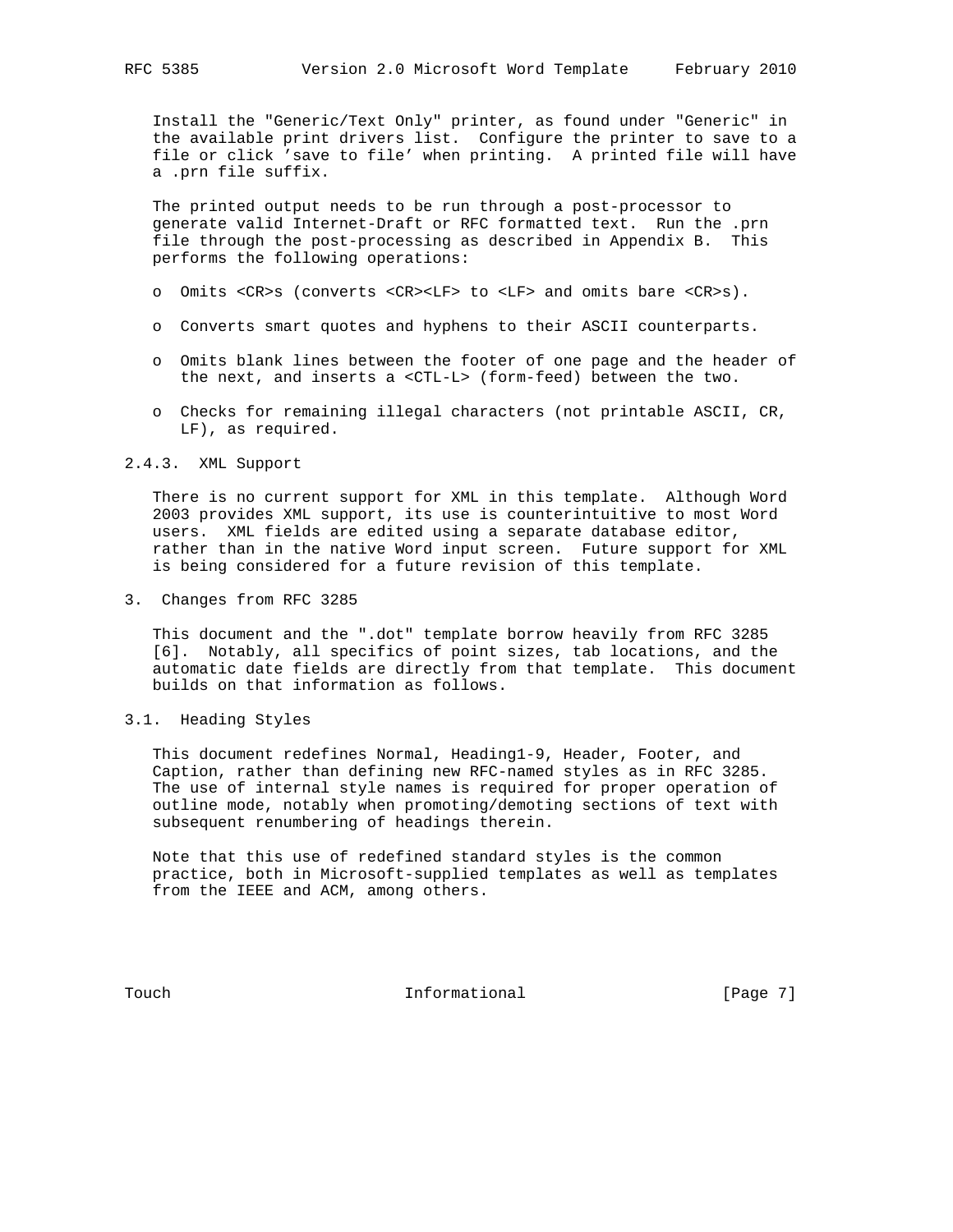Additional heading styles RFC App and RFC App H1-9 were added to support alternate numbering used in appendices, although these styles exhibit the previous deficiency of custom styles in outline mode (will not auto-renumber on promote/demote).

# 3.2. References Style

 There are two different reference styles -- RFC References, and RFC References Bookmark. The former cross-references using numbers (e.g., [1]); the latter uses Word's bookmarking cross-reference features to support name/year cross-references (e.g., [Tou2005]). The latter is expected to be the preferred format for future I-Ds and RFCs.

 RFC References is a body text paragraph style that autonumbers based on the "[1]" format. Again, it is common practice, both among Microsoft-supplied templates as well as templates from the IEEE and ACM, to use autonumbered paragraphs in the body text for references. This differs from RFC 3285, in which references were inserted as endnotes, rather than as main body text.

 Putting references in endnotes has unexpected behavior. In particular, the reference is defined by its first use as a citation and is cross-referenced by subsequent citations. Removing the first citation removes the reference entirely, despite other cross references. This is not the case with body text autonumbered paragraphs, which persist regardless of which cross-references are deleted.

 Note that Word does not provide a way to ensure that all RFC Reference paragraphs are cross-referenced, i.e., users can insert references that are not cited. This can be desired, however, e.g., for bibliographies of supplemental material.

 RFC References Bookmark is a body text paragraph style that does not use autonumbering. Currently, authors are expected to manually format their references using name-based tags between square brackets ("[]"). There is no required format, but a suggested format would use the first three letters of the first author, together with the four numbers of the document year, e.g., for this document's reference "[2]", the reference would now appear as:

[Bra2004] Bradner, S., "IETF Rights..."

Touch **Informational Informational** [Page 8]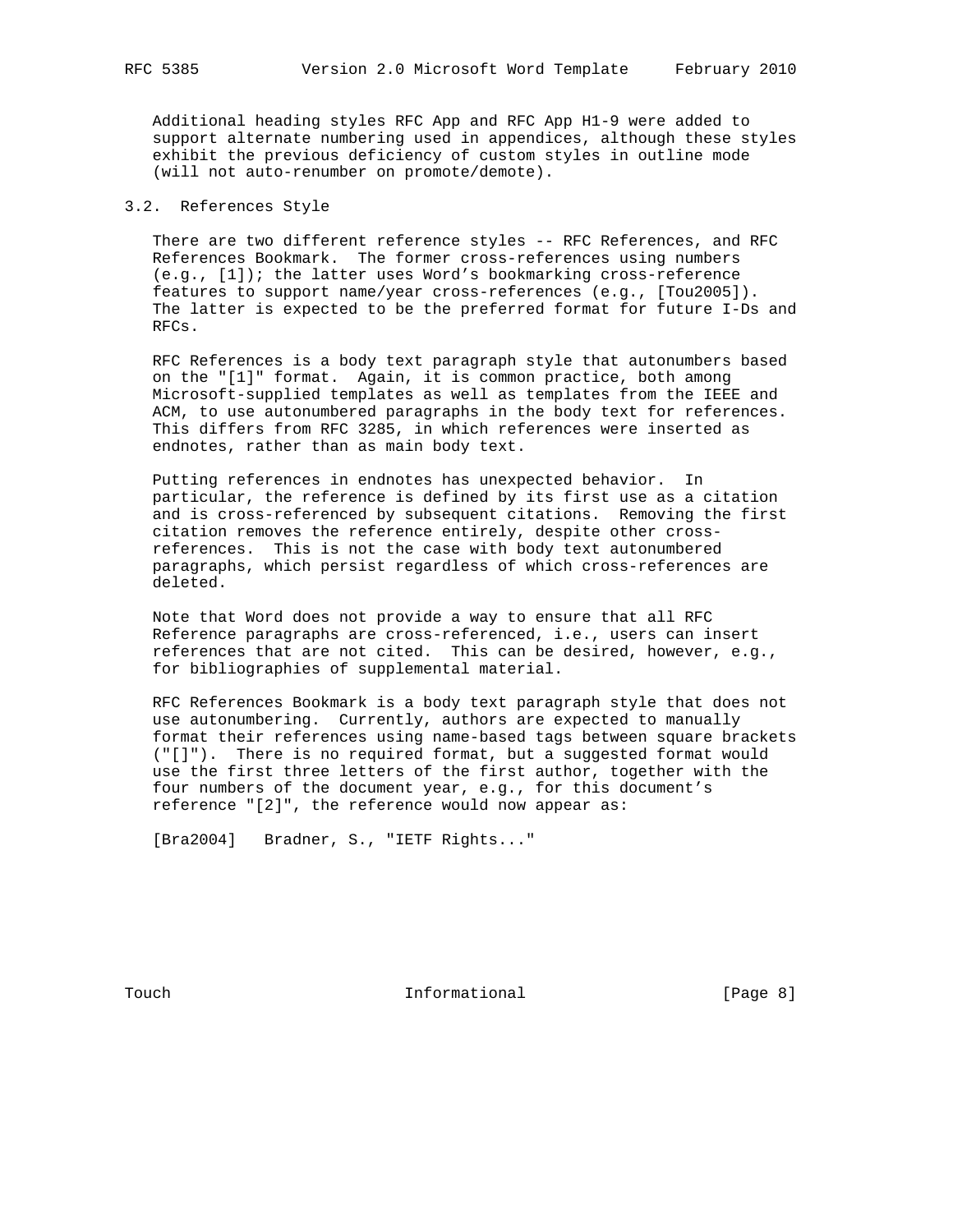The author is expected to select the text of the reference "[Bra2004]" and insert a bookmark at that point with whatever name is convenient for the author. It can then be cited as usual as a cross reference to the bookmark: [Bra2004]. Note that Word bookmark names must start with a letter, and may include numbers but not spaces.

 When two references collide, e.g., for two papers written by Bradner in 2004, a trailing lowercase letter should be used to distinguish them, e.g., [Bra2004a] and [Bra2004b].

### 3.3. Boilerplate

 The boilerplate in this template was updated to conform with current RFC Editor requirements, notably BCP 78 rights statements, as well as pending guidelines for Internet Draft and RFC authors [2][3][5].

 The boilerplate is written in regular text, and can be easily edited by authors to keep the template up-to-date as BCP 78 is revised.

#### 3.4. Simplification

 Headers and footers use more conventional tabbing to control formatting, rather than tables.

 Users no longer need to avoid the use of smart quotes or hyphens; these are automatically translated to RFC-compliant ASCII characters during post-processing.

 A number of styles include grouping configuration, designed to provide more readable output. In particular, all headings are "keep with next" to avoid widowed heading lines, and all list items, references, and figure lines are "keep together" to avoid inadvertent splitting across page boundaries.

# 3.5. Ability to Direct Print and Direct View

 This template can print directly to a printer, generating output that is line-for-line, page-for-page identical with the compliant ASCII text output, excepting minor formatting of hyphens and quotes.

 Further, this template can be previewed in File->Print Preview or View->Print Layout, again generating screen images that are line for-line, page-for-page identical with the compliant ASCII text output. This allows true WYSIWYG (what-you-see-is-what-you-get) editing and printing.

Touch **Informational Informational** [Page 9]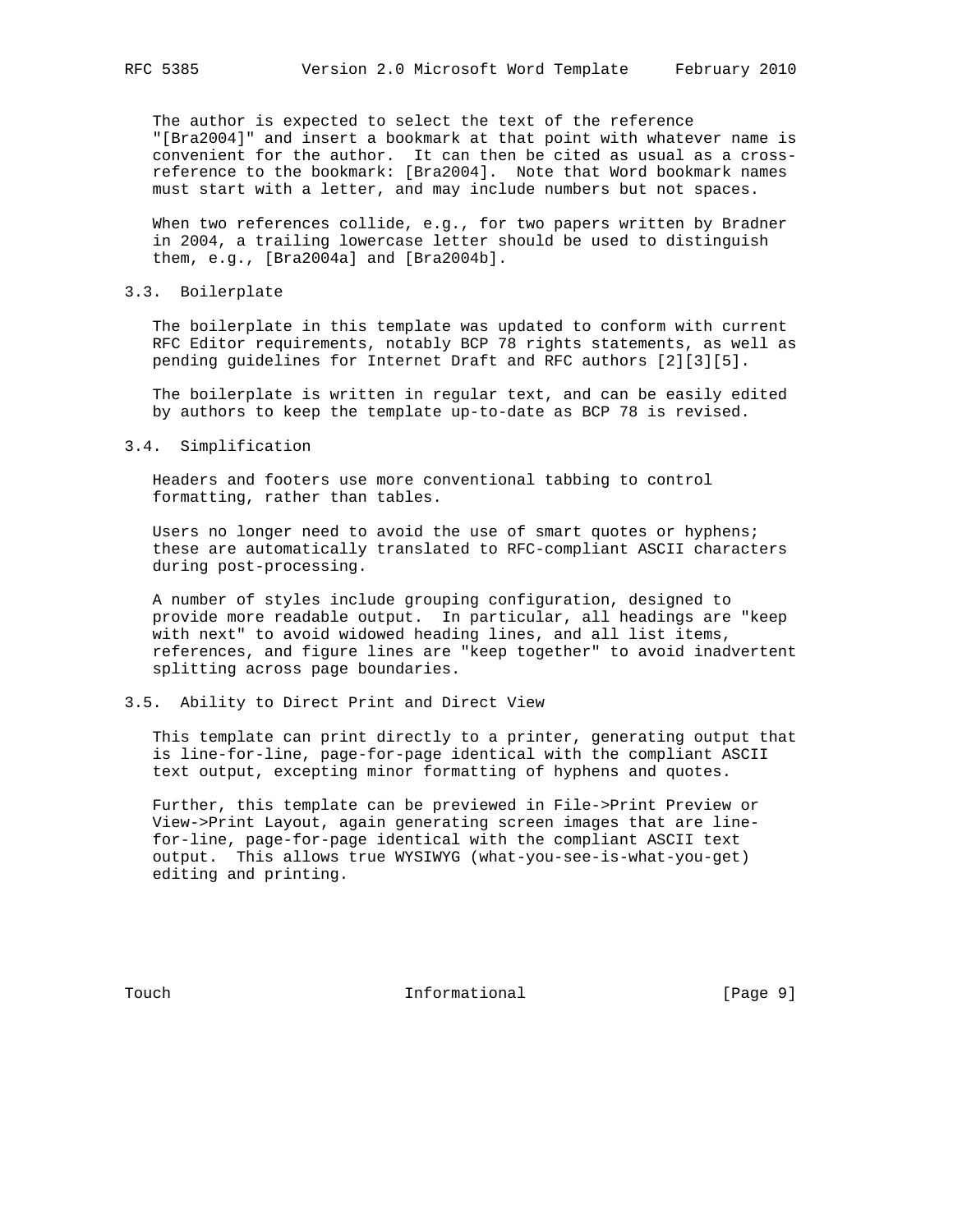#### 4. Compatibility Issues

 There are no known compatibility issues at this time. This version of the template was designed under Windows XP and Word 2002, and has also been tested under Windows Vista and Word 2007. It is not yet known whether previous versions of Windows/Word are supported using this template.

 As noted in Sec. 3.1, this template redefines predefined styles, which is common practice.

5. Security Considerations

 There are many security issues in the general use of Microsoft operating systems and applications. This template is not known to expose any new security issues; it contains no macros as developed and deployed. The author considered including the MD5 signatures of the current versions of the .dot template and .pl post-processor files. The current processor .pl file is included in this document as an appendix. The .dot file is updated to track the current requirements of the IETF boilerplate, so its MD5 signature cannot be included here, but is posted on our website for verification.

6. Acknowledgments

 The author acknowledges the substantial efforts of the authors of the previous version of the Word template, Mike Gahrns and Tony Hain [6]. This document is intended to build upon their work. Thanks also to Lars-Erik Jonsson for feedback on this template and post-processor script, as well as suggestions on making it more generic to support earlier versions of Windows, and to Jixiong Dong for finding an obscure bug in the formatting.

This document was prepared using 2-Word-v2.0.template.dot.

Touch **Informational** [Page 10]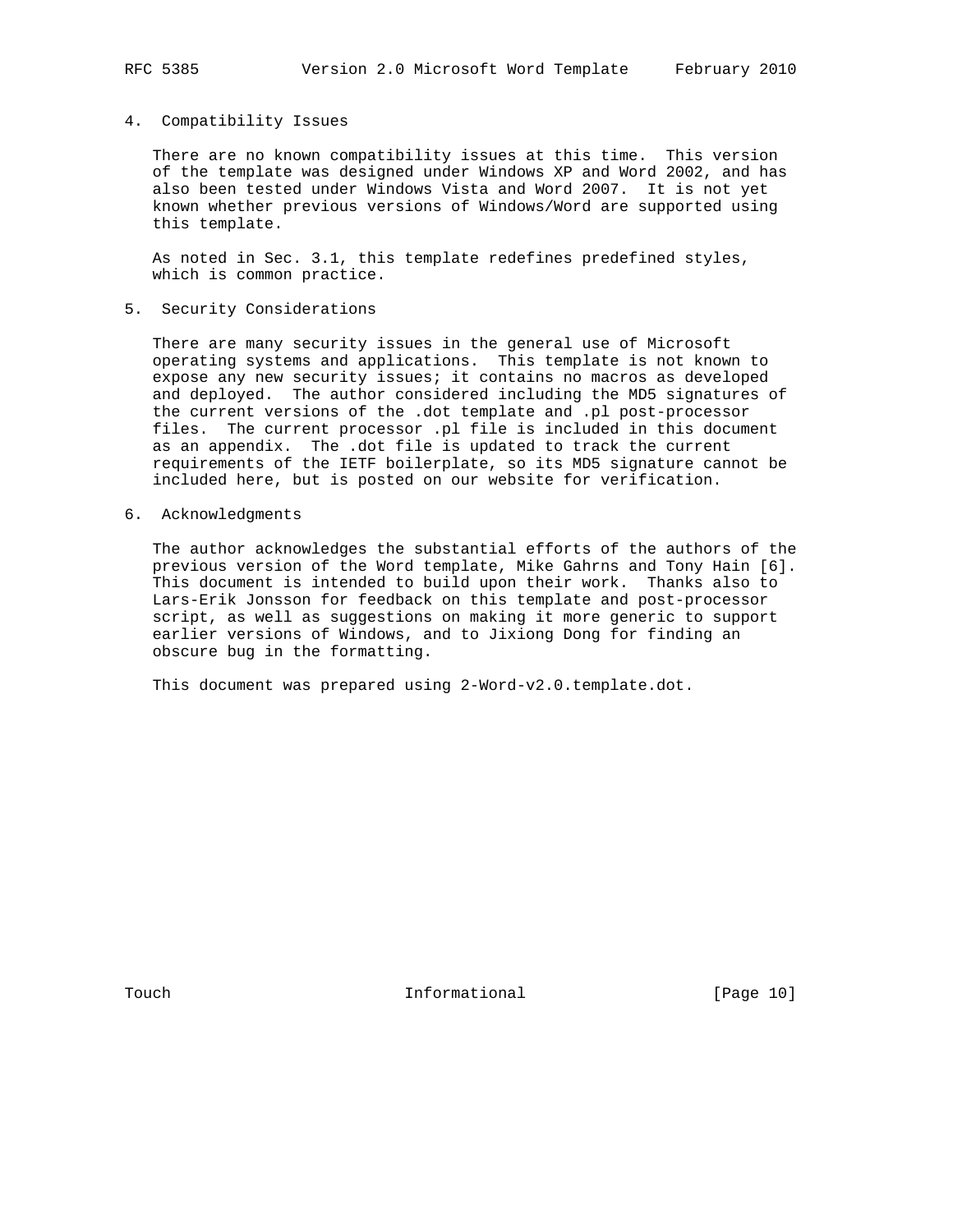Appendix A. Template Configuration Details

 The Word 97-2003 ".dot" template, compatible with Word 2007, consists of a set of default configuration settings, a set of modified and newly-defined styles, and an initial template of text. This section in particular assumes familiarity with Microsoft Word configuration and modification of styles. Note that use of the template does not require understanding this section; this merely documents the settings already in the ".dot" file.

## A.1. Configure Styles

 Modify paragraph styles as indicated. In general use, only the redefined existing styles Normal, Heading1-9, Header, Footer, and Caption, and new styles RFC Figure, RFC References, RFC List Bullet, RFC List Numbered, RFC App, and RFC App H1-5 need be used by authors.

 Other styles, such as redefined TOC1-9, RFC Hidden, RFC H1 - no num, and RFC H1 - no TOC no num are used by the template, but are typically hidden in the styles list, and need not be explicitly applied by authors.

 All measurement units below are in points. Change measurement units to points to set.

# A.1.1. Redefine Existing Styles

 Redefine the Normal style first; all others are based on Normal, except as noted.

 1. Normal: font Courier New, font size 12 point, next style Normal, line spacing EXACTLY 12 point, spacing before 0 pt, spacing after 12 pt, indent left 21.6 pts, widow/orphan control, left tabs at every 3 spaces (1 space = 7.2 points, given 72 points/inch and 10 characters/inch): 21.6, 43.2, 64.8, 86.4, 108, 129.6, 151.2,172.8, 194.4, 216, 237.6, 259.2, 280.8, 302.4, 324, 345.6,367.2, 388.8, 410.4, 432, 453.6, 475.2, 496.8.

 NOTE: 12 point fonts are 12 points tall, i.e., 6 lines/inch vertically; 12-point Courier is 10 characters/inch horizontally.

 2. Heading 1-9: Normal + indent left 0 pt, hanging 21.6 pts, keep with next, set autonumbering as "1. ", "1.1. ", "1.1.1. ", etc. Note the space after the right-most period; type this in the

 "number format" field, and leave the "follow number with" field as 'nothing' (click on the 'more' button to see this field if it is not already visible).

Touch Informational [Page 11]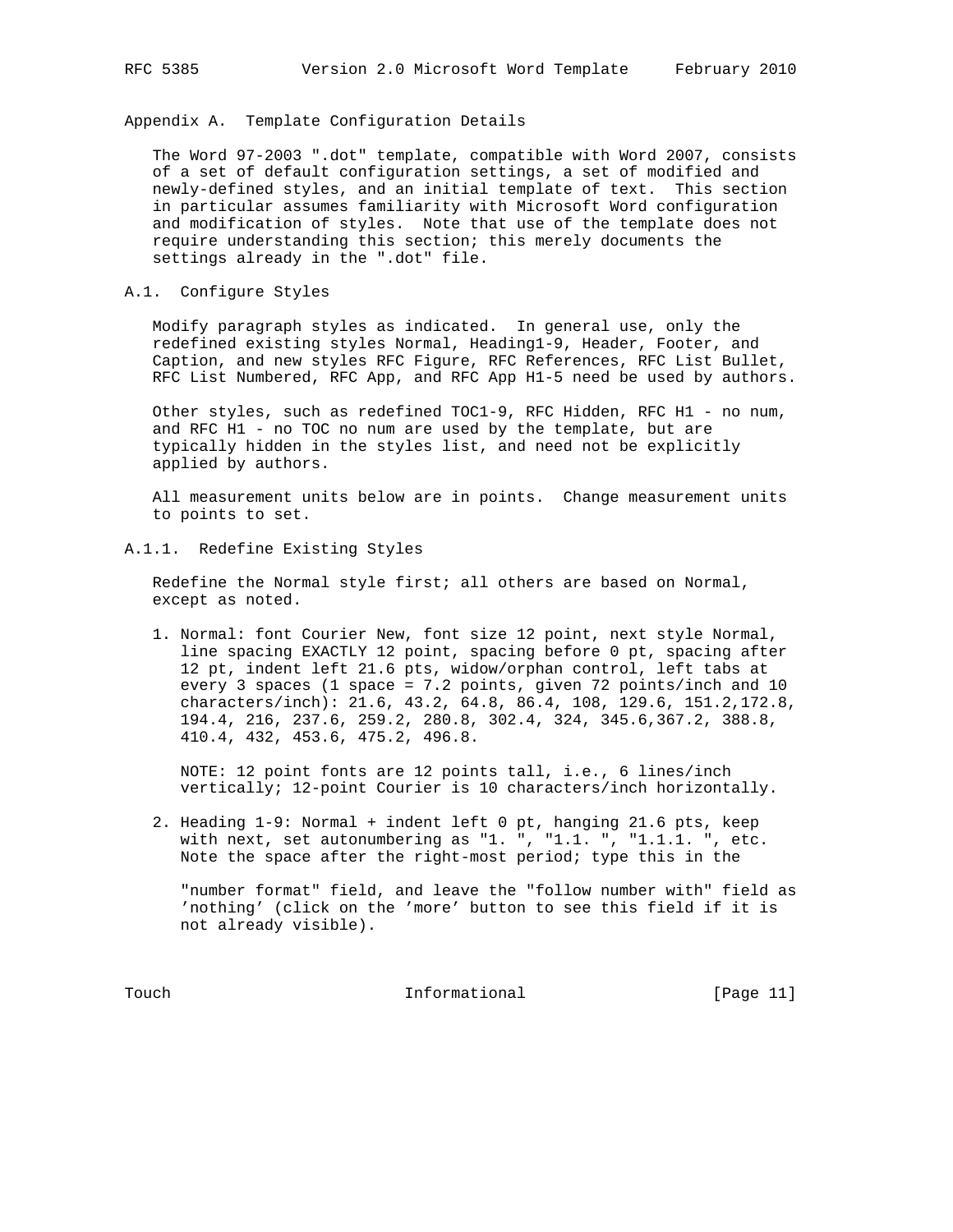NOTE: change the autonumbering ONCE and in ONE format; in that format, change all subsequent levels.

- 3. TOC 1-9: Normal + paragraph flush, clear tabs, add new Right tab at 504 pts that includes a "..." leader. Add indent left as follows: TOC 1: 21.6, TOC 2: 43.2, TOC 3: 64.8, TOC 4: 86.4, TOC 5: 108, TOC 6: 129.6, TOC 7: 151.2, TOC 8: 172.8, TOC 9: 194.4.
- 4. Header: Normal + space after 0 pts, next style Header, clear tabs, and add centered tab at 252 pts, tab right at 504 pts.
- 5. Footer: Header + next style Footer.
- 6. Caption: Normal + centered, autonumbered "Figure #".

A.1.2. Add New Styles

 NOTE: "keep lines together" is optional for lists and references; it helps avoid breaking individual items across pages.

- 1. RFC Figure: Normal + space after 0 pts, keep with next, keep lines together, next style RFC figure (also used for authors' addresses).
- 2. RFC List Bullet: Normal + custom bulleted, "o" bullet style, aligned at 21.6 pts, bullet tab after 43.2 pts, bullet indent at 43.2 pts, next style RFC List Bullet, keep lines together.
- 3. RFC List Numbered: Normal + custom numbered, "1. " number format, aligned at 21.6 pts, bullet tab after 43.2 pts, bullet indent at 43.2 pts, next style RFC List Numbered, keep lines together.
- 4. RFC References: Normal + hanging 43.2 pts, outline level body text, remove tabs at 21.6 and 43.2 pts, custom numbering with format "[1]", numbering left aligned 21.6 pts, number tab space after at 64.8 pts, number text indent at 64.8 pts, next style RFC References, keep lines together (used for both normative and informative references).
- 5. RFC References Bookmark: Normal + hanging 72 pts, no num, remove tabs less than 72 pts, keep lines together (used for both normative and informative references).
- 6. RFC Title: Normal + space after 24 pts, centered (used for document title).

Touch **Informational Informational** [Page 12]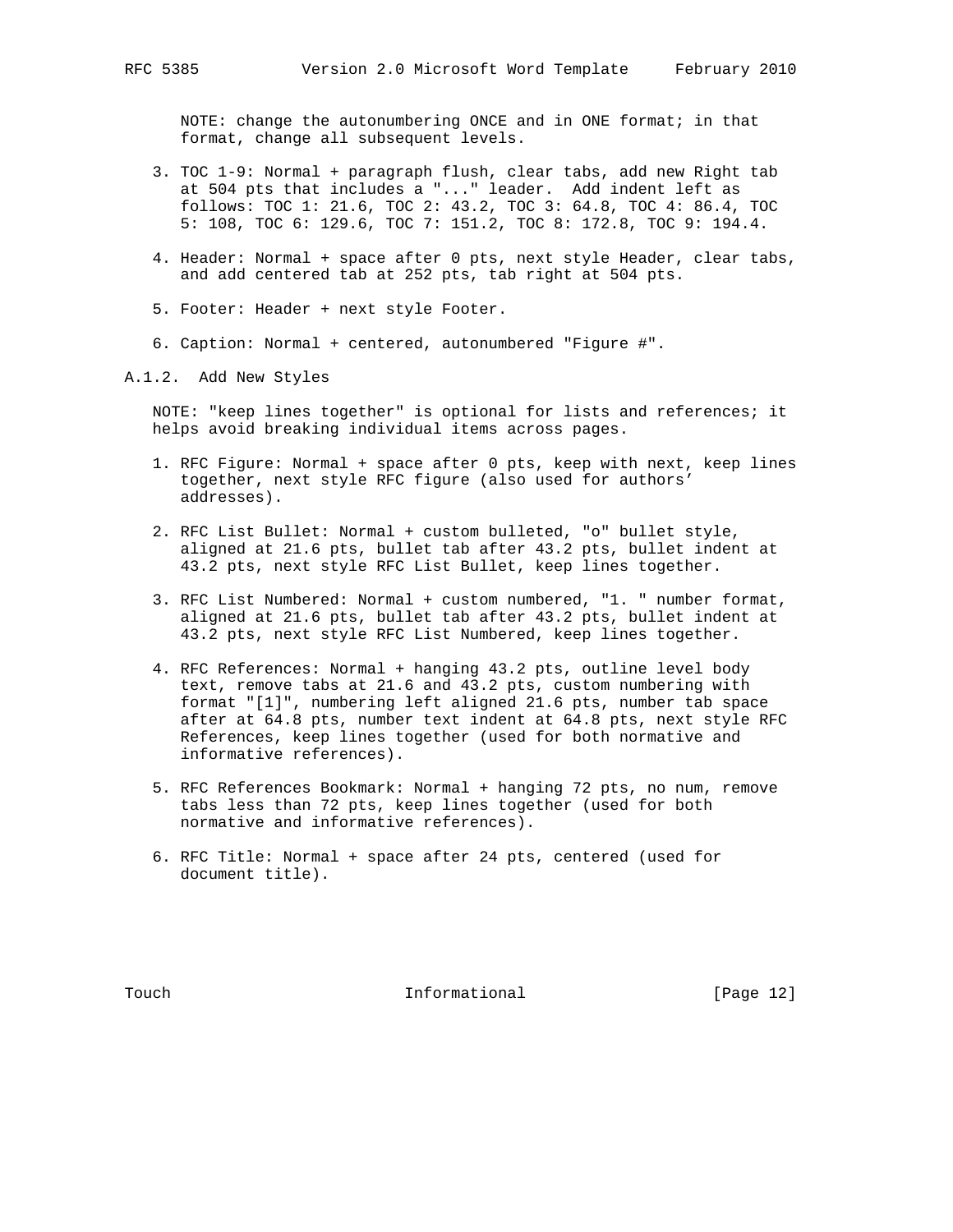- 7. RFC App: RFC H1 no num + page break before, custom outline numbered, outline number style "Appendix A.", outline level 1, follow number with nothing, outline number at 0 pts, outline indent text at 0 pts, (used for Appendix titles).
- 8. RFC App H1-5: RFC H1 no num + paragraph level 2-6, custom outline numbered, outline number style "A.1." - "A.1.1.1.1.1.", follow number with nothing, outline number at 0 pts, outline indent text at 0 pts, (link with RFC App at level 2-6), (used for Appendix heading levels).

A.1.3. Hidden Styles

 These are used for pre-formatted components or instructions and are configured to be hidden from the list of available styles.

- 1. RFC H1 no num: Normal + indent left 0 pts, outline Level 1, keep with next (used for base template trailer headers -- Copyright, etc.).
- 2. RFC H1 no TOC nonum: Normal + indent left 0 pts, (outline level body text, as with Normal), keep with next (used for base template front matter headers -- Abstract, Status, TOC header, etc.).
- 3. RFC Instructions: Normal, character bold. This style is not normally shown and is used for instructions that should be removed before publication.
- A.2. Define Page Layout

Configure Page Setup as follows:

1. Margins:

Portrait orientation.

 Top: 72 pts Bottom: 60 pts (72 + 60 +\_660 [55 lines] = 792 [11 in]) Left: 36 pts (5 characters at 7.2 pts/char) Right: 57.6 pts (8.5"-7.2" = 1.3in = 93.6 pts - 36 for left) Gutter: 0 pts Header: 0 pts Footer: 0 pts

 If the error message "One or more margins are outside the printable area" appears, select Ignore. This may depend on the printer currently selected.

Touch **Informational Informational** [Page 13]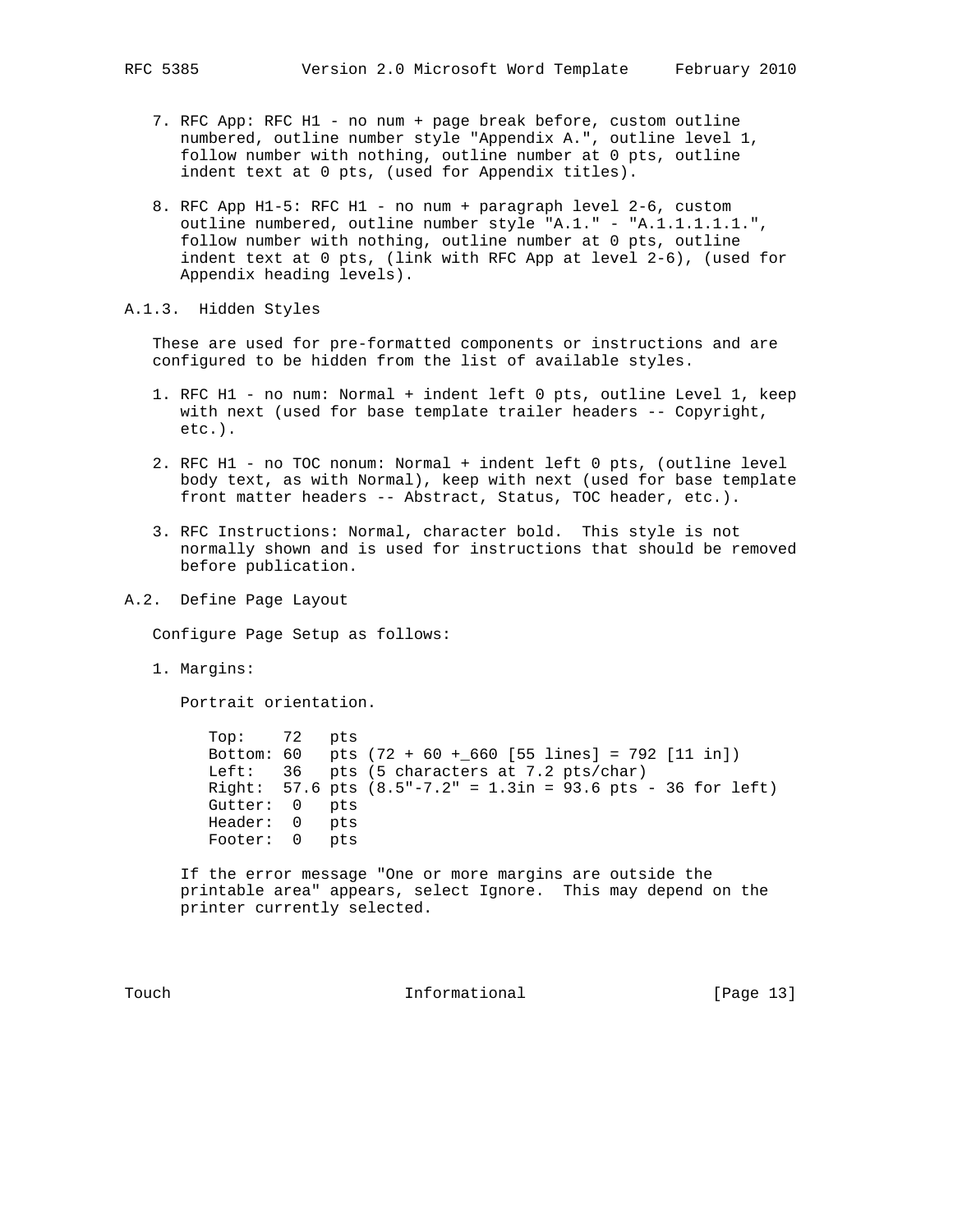2. Paper size: Paper size "letter". Width: 612 pts Height: 792 pts (55 lines/page + 132 for top and bottom margins) 3. Layout: Different headers and footers on the first page. Header: 72 pts from edge Footer: 60 pts from edge A.3. Insert Boilerplate See below for definitions of {ACDt}, {ACDy}, {AEM}, {AEY}, {AP}. First page header: {blank line} {blank line} <Working Group Name>{tab}<Initial. Lastname> Internet Draft{tab}<Affiliation> Intended status: <e.g., Informational>{tab}{ACDy} Expires: {AEM}{AEY} {blank line} {blank line} Footer (same on first and subsequent pages): {blank line} {blank line} {blank line} <Lastname>{tab}Expires: {AEM} {ACDy}, {AEY}{tab}[Page {AP}] {blank line} The front text and end text are as specified in BCP 78 [2]. For Internet Drafts, the sentence declaring the expiration dates uses automatic fields as needed, as with the headers and footers. Note that some of these fields will not be updated properly until the document has been saved and/or printed. A basic document outline with examples is provided in the Word template to demonstrate the use of automatic fields, including a table of contents.

Touch **Informational Informational** [Page 14]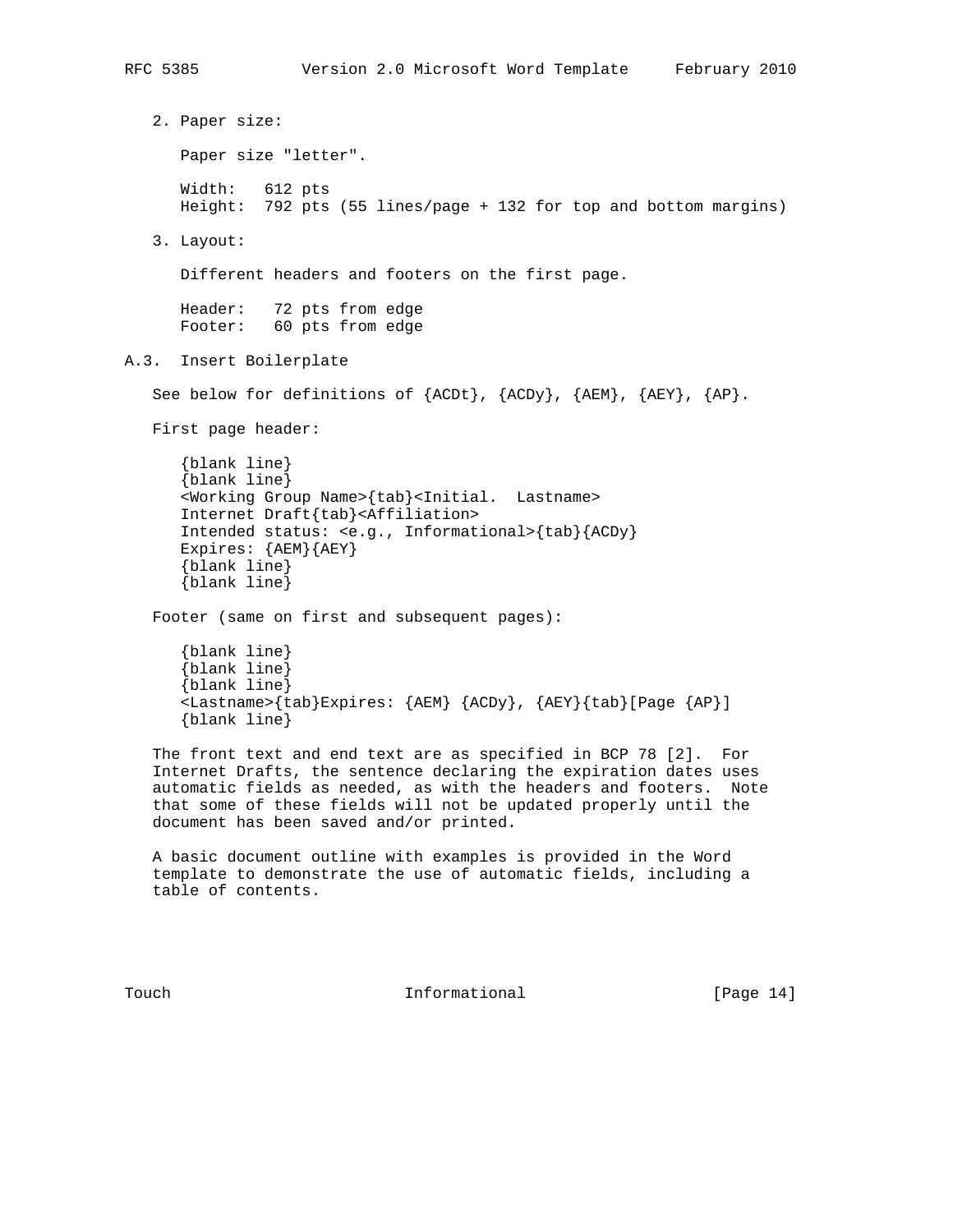# A.4. Automatic Fields

 Most of these are self-explanatory; the expiry month is set 6 months in advance. The expiry year rolls-over (+1), if needed. The expiry day is a copy of the current date.

```
 NOTE: expiry date can generate invalid dates, e.g., April 31,
 February 30, etc.
```

```
 o {AEM} means auto expiry month, and is a field code =
      \{ IF \} SAVEDATE \@V{0} "M" \* MERGEFORMAT \} = 1 July
        \{ IF \} SAVEDATE \@V{0} "M" \* MERGEFORMAT \} = 2
         August
        \{ IF \{ SAVEDATE \ @ \ "M" \ \' * MERGETORMAT \} = 3 September
          \{ IF \{ SAVEDATE \ @ \ "M" \ \ \}\ # MERGEFORMAT \} = 4 October
            \{ IF \} SAVEDATE \@V{0} "M" \* MERGEFORMAT \}= 5 November
              \{ IF \} SAVEDATE \@V{0} "M" \* MERGEFORMAT \}= 6 December
                 \{ IF \{ SAVEDATE \ @ \ "M" \ \ \ \ \ast \ MERCISEFORMAT \ } = 7 January
                   \{ IF \} SAVEDATE \@V{0} "M" \* MERGEFORMAT \}= 8 February
                     \{ IF \} SAVEDATE \@V{0} "M" \* MERGEFORMAT \}= 9 March
                       \{ IF \} SAVEDATE \@V{0} "M" \\\V{*} MERGEFORMAT \}= 10 April
                         \{ IF \} SAVEDATE \@V{0} "M" \* MERGEFORMAT \} = 11May
                            \{ IF \} SAVEDATE \@V{0} "M" \* MERGEFORMAT \} = 12 June
                               "Fail" *\ MERGEFORMAT
   \} *\ MERGEFORMAT } *\ MERGEFORMAT } *\ MERGEFORMAT }*\ MERGEFORMAT } *\ MERGEFORMAT } *\ MERGEFORMAT } *\ MERGEFORMAT
   \} *\ MERGEFORMAT \} *\ MERGEFORMAT \} *\ MERGEFORMAT \} o {ACDt} means auto current date, and is a field code =
      \{ SAVEDATE \emptyset "MMMM d, yyyy" \} o {ACDy} means auto current day, and is a field code =
       { SAVEDATE \@ "d " }
```
Touch **Informational Informational** [Page 15]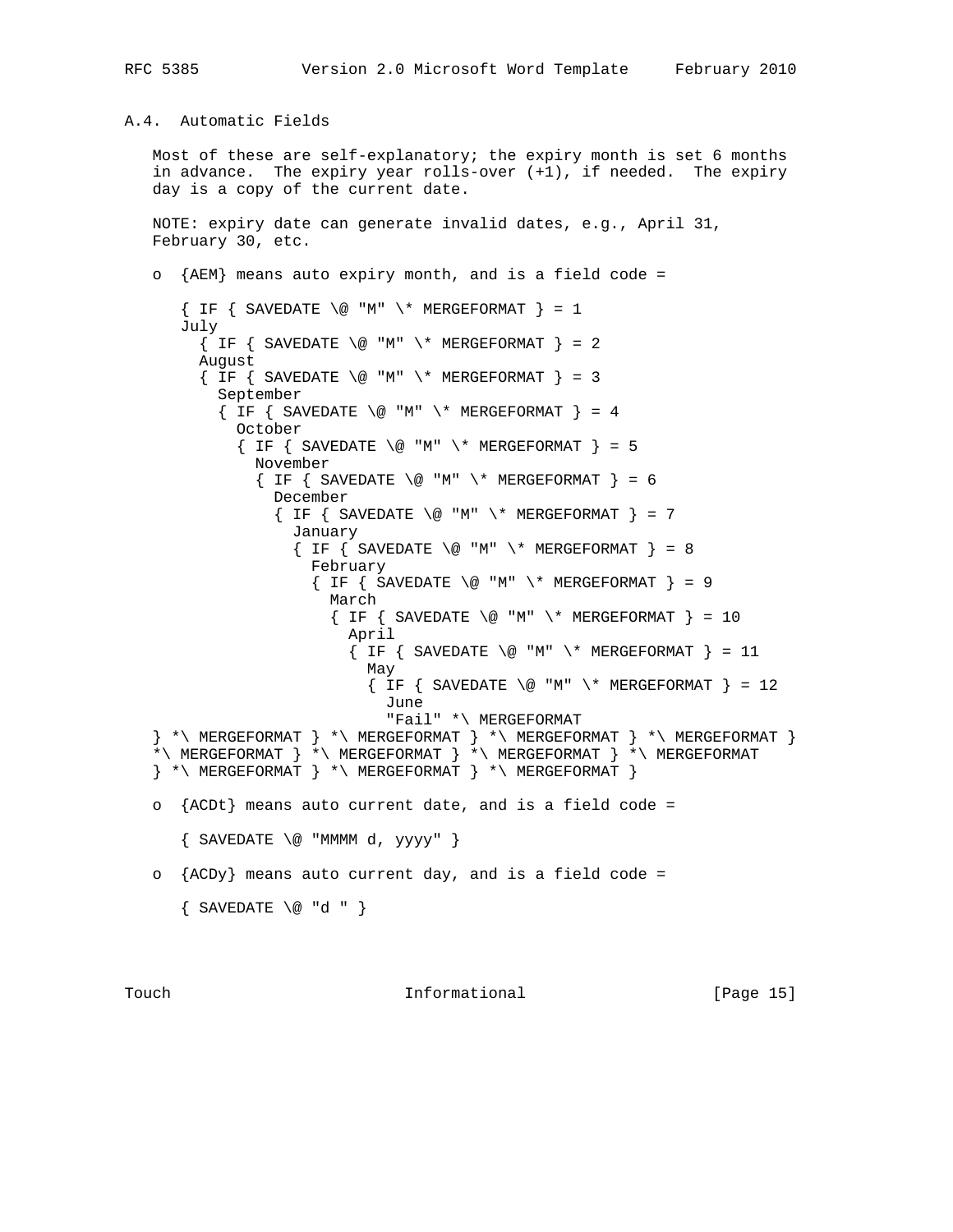```
 o {AEY} means auto expiry year, and is a field code =
     \{ IF \{ SAVEDATE \ @ \ "M" \ \'* MERCEFORMAT \} < 7 { SAVEDATE \@ "YYYY" \* MERGEFORMAT }
 { IF { SAVEDATE \@ "M" \* MERGEFORMAT } > 6
\{ = \{ SAVEDATE \\ @ "YYYY" \setminus^* MERGEFORMAT \} + 1
               \forall * MERGEFORMAT }
               "FAIL" \* MERGEFORMAT \* MERGEFORMAT
         } \* MERGEFORMAT
    }
   o {AP} means auto page, and is a field code =
```
{ Page }

Touch 1nformational [Page 16]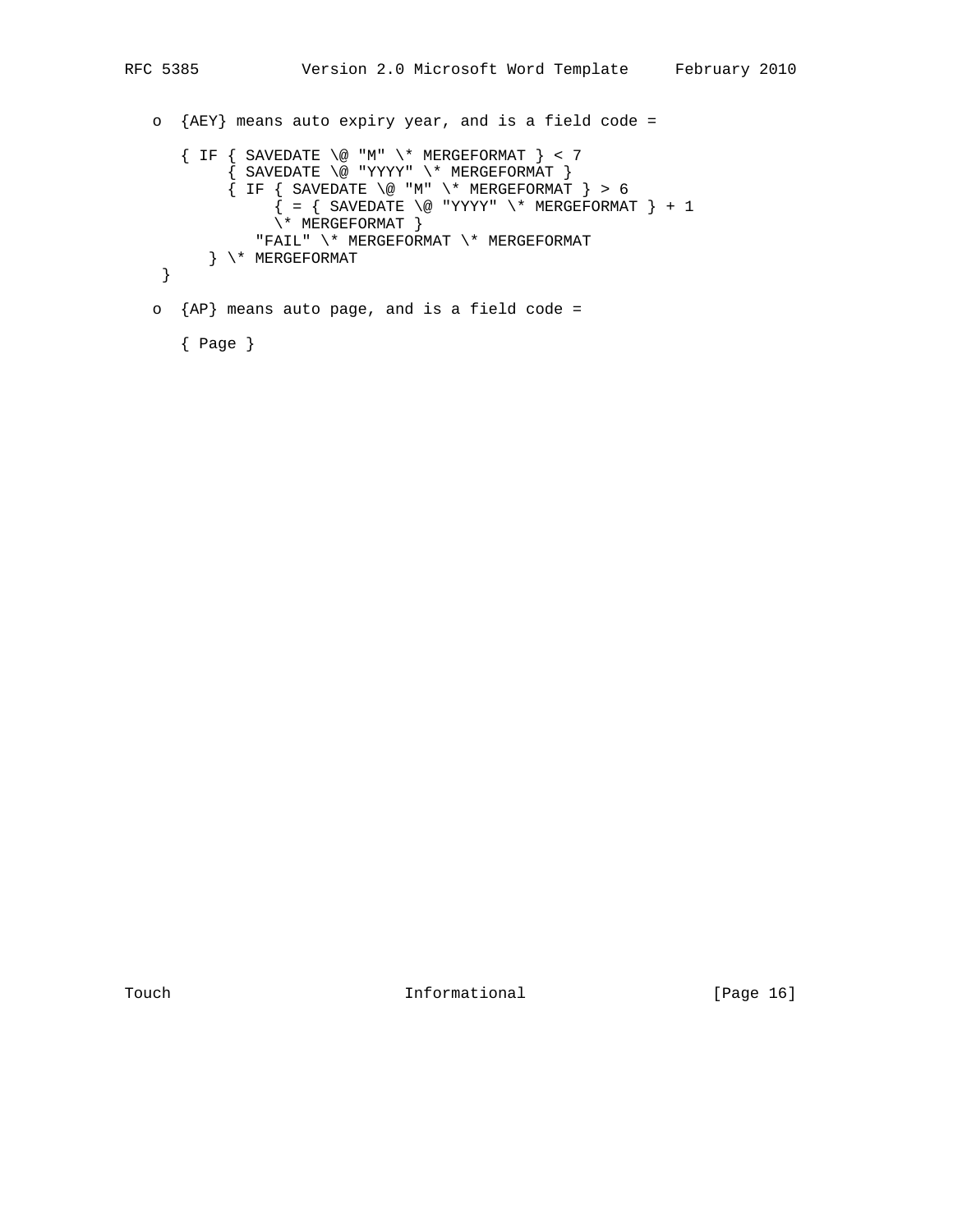```
Appendix B. Post-Processor Script (Perl)
   #!/local/bin/perl
   # ------------------------------------------------------------------
   # 2-Word-post-v2.0
   # Perl post-processor for MS Word RFC/Internet-draft template output
   #
   # J. Touch
   # touch@isi.edu
   # http://www.isi.edu/touch
   #
   # USC Information Sciences Institute (USC/ISI)
   # Marina del Rey, California 90292, USA
   # Copyright (c) 2004-2009
   #
   # Revision date: May 5, 2009
   # ------------------------------------------------------------------
   #
   # usage:
   # 2-Word-post-v2.0.pl [inputfile.txt] > [outputfile.txt]
   #
   # function:
   # removes indent on each line (blank print margin, typ. 5 chars)
   # converts cr/lf to cr
 # converts 'smart quotes' to regular quotes (single and double)
 # converts 'smart hyphens' (em dash, en dash) to regular hyphen
   # omits blank lines between footer and next-page header
   # inserts formfeed (ff) between footer and next-page header
   # removes end-of-line whitespace
   # checks for illegal chars (not printable ASCII, cr, lf, ff)
   # checks for page lengths exceeded
   # checks for line lengths exceeded
   # prints errors indicating page and line on that page
   #
   # illegal character errors are posted to STDERR
   #
   # returns the logical OR of codes indicating errors found:
   # 0x00 no error
   # 0x01 if any illegal characters found
   # 0x02 if any page length exceeds $maxpagelen
   # 0x04 if any line length exceeds $maxlinelen
   #
   # ------------------------------------------------------------------
```
Touch **Informational Informational** [Page 17]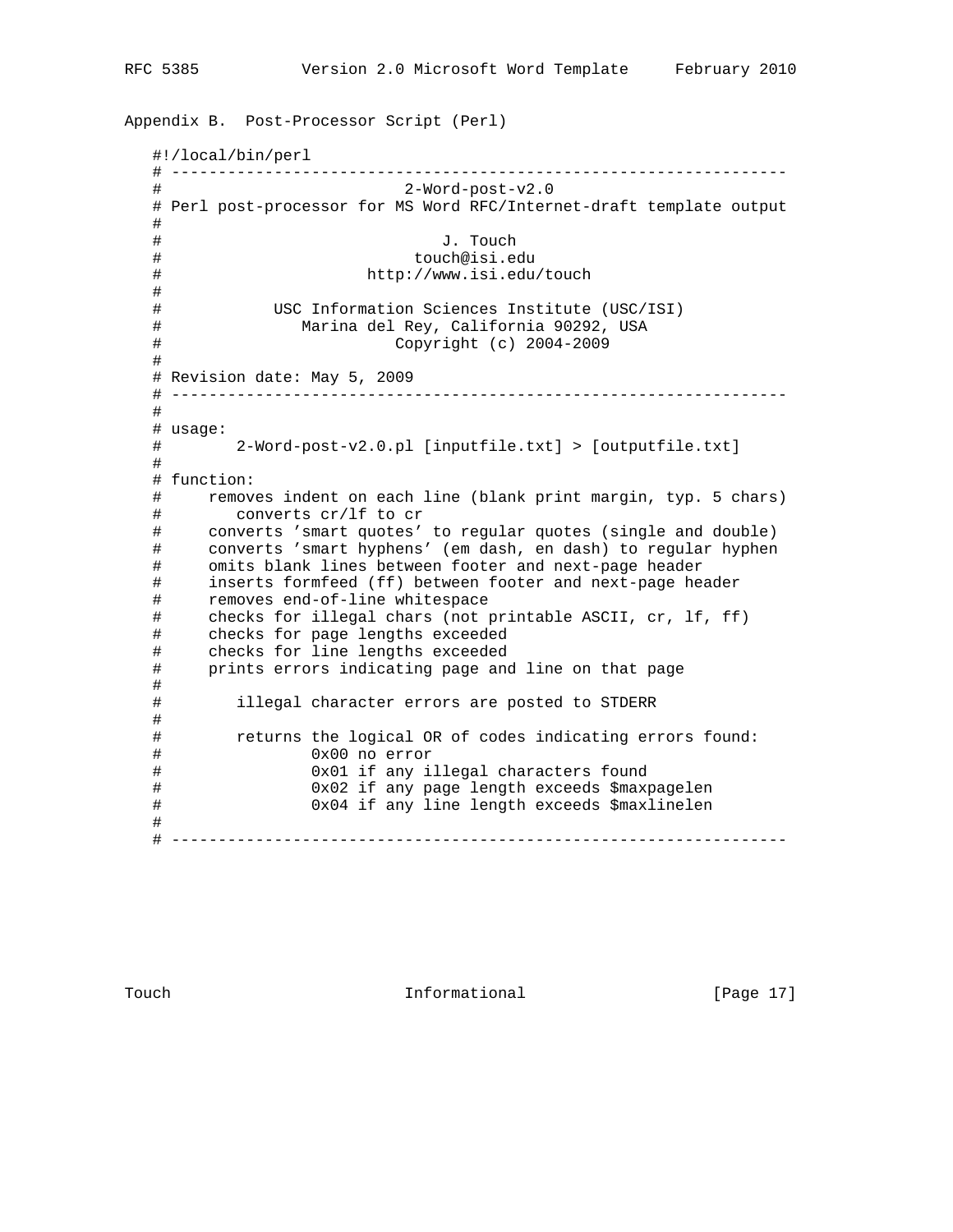```
 # ------------------------------------------------------------------
   # VARIABLES
   # ------------------------------------------------------------------
  $pagenum = 1; # start on page 1, not 0
   $maxpagelen = 66; # max lines per page
  $maxlinear = 72; # max chars per line
                        # specific error codes
  % codes = ('none' => 0x00,
'char' => 0x01,
'page' => 0x02,'line' => 0x04,
            );
   %codestrings = (
                  'none' => '(no error)',
                   'char' => 'invalid character code',
                    'line' => 'exceeded $maxpagelen lines per page',
                  'page' => 'exceeded $maxlinelen chars per line',
 );
   $errorcode = $codes{'none'};
  $indentlen = -1; # how many spaces to eat from the beginning
                         # of each line; ought to be 5. negative flag
                         # means it is not yet initialized
   $indentstr = " "; # until known otherwise, assume 5 spaces
   $killwhite = 1; # flag kills space between footer, header
                         # start in 'between footer and header' mode,
                         # so eats all whitespace before the first line
   # ------------------------------------------------------------------
   # ERROR SUBROUTINE
   # ------------------------------------------------------------------
   sub printerr ($) {
    my ($errstring) = shift;
     print STDERR "ERROR: $codestrings{$errstring} ",
       "on line $linenum on page $pagenum of text input file\n";
     $errorcode |= $codes{$errstring};
     return;
   }
```
Touch **Informational Informational** [Page 18]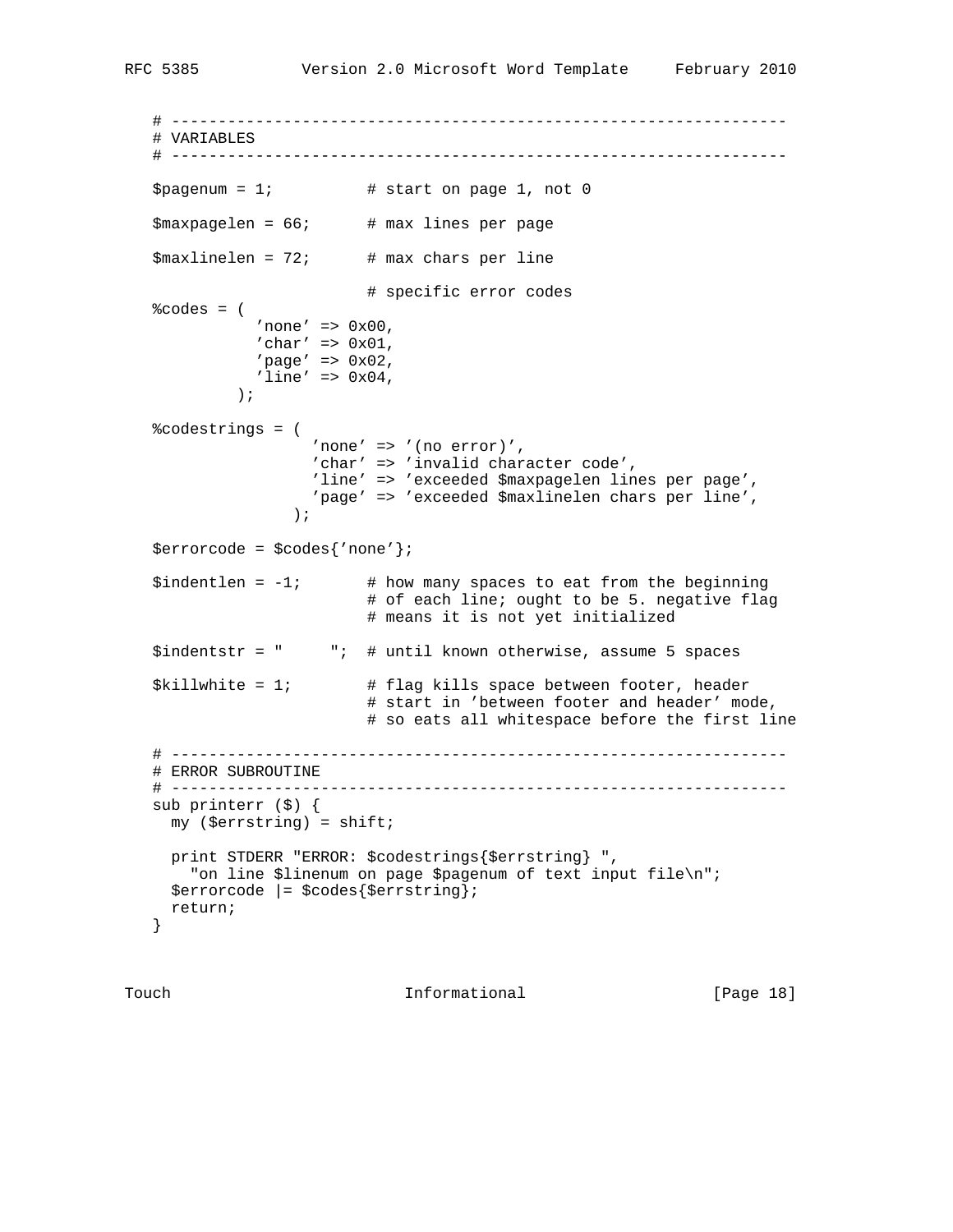```
 # ------------------------------------------------------------------
   # MAIN
   # ------------------------------------------------------------------
 while ($line = <>) {
 $line =˜ s/\r//g; # remove Unix-style end-of-line
      # if this line is NOT empty, start printing again (see below)
     if ($line !~ /\^{\star}$*$/) {
        $killwhite = 0;
       if ($indentlen < 0) {
         # discover margin indent
        $line =^{\sim}/^{\wedge}((\s) *)/;$indexstr = $1; $indentlen = length($indentstr);
       }
      }
      # remove the margin indent
     $line = ^s s/^*($index)//;
      # change special hyphens, quotes to regular ones
     $line =^* tr/\221\222\23\24\226\27/\'\'\'\''\''\'-\'/; # omit end-of-line whitespace
     $line =^* s/\s+\n/\nu/g; # print unless we're between the end of one page
      # and the beginning of the next
     if (\$killwhite != 1) {
        # check to see if we have any invalid characters left
        # 012 = new line, 014 = form feed, 015 = carriage return
       # 040-176 = printable ASCIIs
       if ($line !~ /^([\012\014\015\040-\176])*$/) {
         printerr('char');
         # note -- we don't stop here, so we can find all the
         # unprintable characters in one pass
        }
        $linenum++;
        if ($linenum > $maxpagelen) {
         printerr('page');
 }
        if ($#line > $maxlinelen) {
         printerr('line');
        }
       print $line;
 }
     # check to see if this is the end of a page;
      # if so, then print a form feed (ctl-L), and
      # kill the printing of subsequent empty lines
     if ($line = \sqrt{\[{\text{Page }\dd+}\] \s+5}) {
      print "\f\n";
      $killwhite = 1;
```
Touch **Informational Informational** [Page 19]